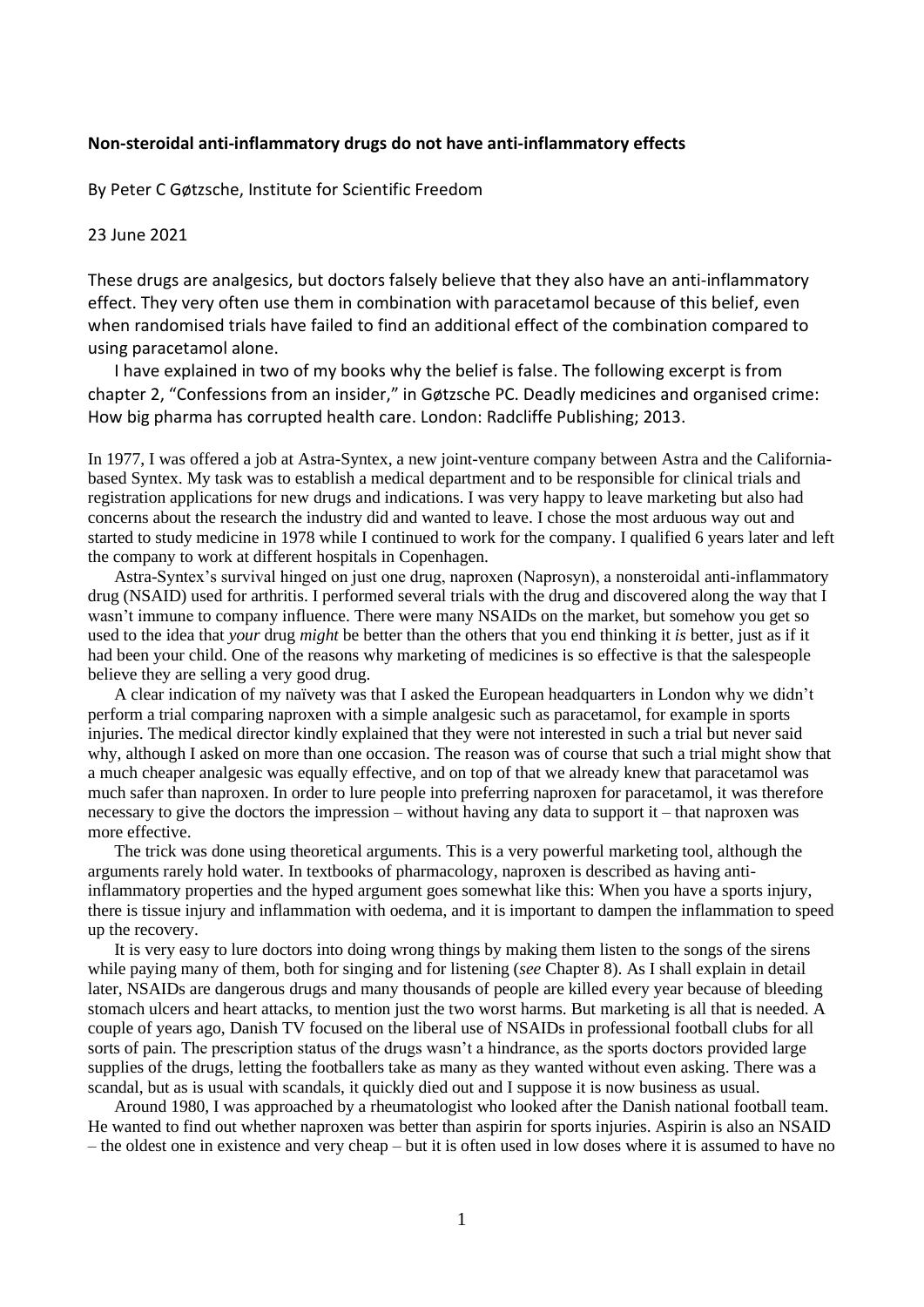anti-inflammatory effects, only an analgesic effect. We did the trial, using low-dose aspirin despite the concerns of my superiors in London, and just as they had predicted, there were no significant differences between the two drugs. However, the results were analysed by our statistics department in Sweden, which went on a 'fishing expedition' that eventually found something that could lessen the company's pains that naproxen wasn't any better than aspirin. The abstract of the published paper says:<sup>13</sup>

'Fresh injuries were over-represented in the acetylsalicylic acid group (p<0.01), and when all patients were analyzed together [i.e. from both treatment arms], a significantly better treatment result was obtained the shorter the interval between injury and start of treatment. This might have influenced the results from this study.'

Oh boy. I have contributed to this as an author. In principle, there is nothing wrong with reservations in an abstract, but imagine if naproxen had been significantly better than aspirin and there had been more fresh injuries in the naproxen group. Would this reservation about the good news for the company then have made it into the abstract? Hardly, and I doubt there would have been anything about this in the main text of the article either.

We first submitted our paper to *British Journal of Sports Medicine*. The editor was keenly aware of the commercial priorities in the industry; he said he was surprised that we posted our study from Syntex, as our work contradicted the claims the company had made about naproxen being more effective than paracetamol and aspirin. We were startled that an editor so frankly sided with a company's commercial interests and his next remark made us laugh. He noted that 18 patients received aspirin during the first 3 days of injury compared to only 2 on naproxen. He then suggested that a more fair comparison could be made if we were to treat another group of patients, at least 16 in number, with naproxen during the first 3 days following the injury. If we were willing to do this, he would reconsider our paper seriously. My goodness! How did he imagine we could include another 16 patients on only one of the drugs in a randomised double-blind trial? It cannot be done. We effectively buried the trial – although it wasn't our intention – by publishing it in a fairly unknown journal that stopped coming out  $5$  years later.<sup>13</sup>

I always wondered how it was possible to say that NSAIDs have anti-inflammatory effects, or whether it was only a marketing ploy. If a drug has an analgesic effect, it will lead to faster mobilisation, which would be expected to decrease the oedema. How could one then postulate that there was also a separate antiinflammatory effect? NSAIDs had some effect in rats that had been treated in such a way that their paws were swollen and tender, but what did that prove? I often raised this issue with rheumatologists, but I never received a satisfactory answer.

However, one day I was contacted by a group of orthopaedic surgeons who wanted to study the effect of naproxen in ankle distortions. I grabbed the opportunity to study also the effect on the oedema, which we measured by immersing the foot in water and comparing its volume with that of the other foot. It was a highly interesting study. We randomised 173 patients twice: to crutches or no crutches (mobilisation), and to naproxen or placebo. This so-called factorial design is much underused despite its elegance, which is that it can provide answers to two questions without needing more patients than if only one question was asked. The results surprised us.<sup>14</sup> The patients recovered faster when they were mobilised, which also decreased the oedema, whereas naproxen had no effect on the oedema. Our marketing-oriented bosses in Sweden interfered again with our research, and there were no numerical data on either of these outcomes in our published paper. However, I have kept the more comprehensive internal study report and the effect of mobilisation was dramatic. At the first follow-up visit after 2–4 days, 30 of 68 patients had recovered, compared to only 10 of 63 patients in the group using crutches, and the difference in volume between the two feet was only 28 mL when the patients were mobilised, compared to 71 mL when crutches were used.

It was a beautiful study that had implications for practice. Years later, after a serious ankle distortion, I stumbled along in great pain during a trip to London to attend the *British Medical Journal*'s (*BMJ*) advisory board meeting and I moved with immense difficulty. One of the other members of the board asked me why I didn't use crutches and I replied that I had shown in a trial that patients recover faster if they don't. Our trial inspired him to do a systematic review of bed rest for all diseases and he identified 39 trials (5777 patients) with 15 different conditions.<sup>15</sup> He found that it is harmful to immobilise people in a bed; not a single outcome improved significantly whereas several outcomes worsened.

We submitted our trial to *Acta Orthopaedica*, a humble Nordic journal, but its editors didn't understand how important it was and rejected it. We had also tried the *BMJ* and my co-authors now just wanted to get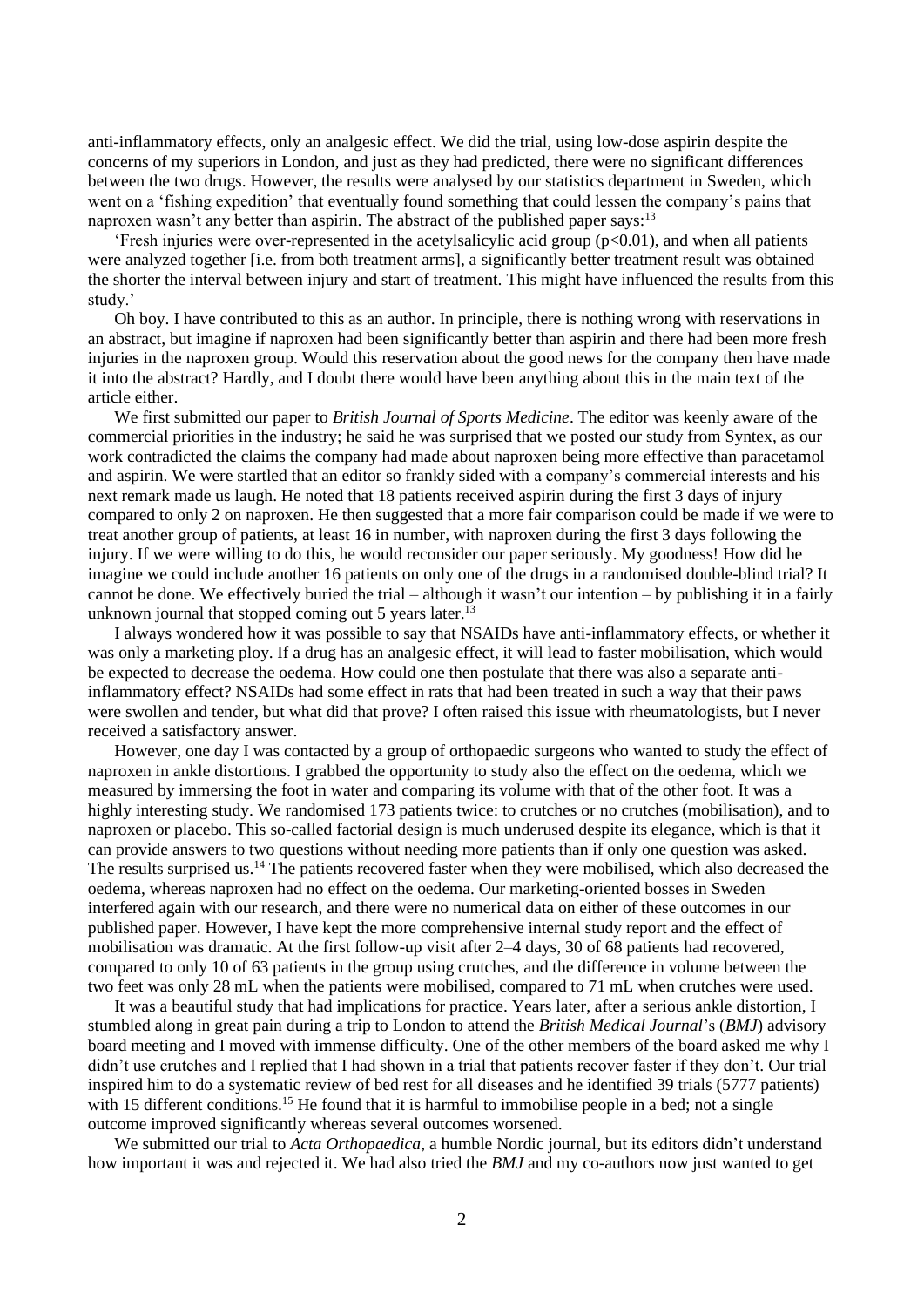the trial out. I couldn't convince them that it was too important to publish in Danish, but that's what happened after we had translated the paper. Years later, I was approached by a researcher working on a systematic review of treatment of soft tissue injuries, and he told me that our study was not only the largest but also the best, so he asked me to translate our Danish paper into English!

In 1990, I defended my doctoral thesis, *Bias in Double-Blind Trials*, <sup>16</sup> which consisted of six papers. I had analysed 244 reports of trials in depth that had compared one NSAID with another. It was the first time a whole therapeutic area had been so thoroughly investigated and I uncovered an overwhelming amount of bias favouring the sponsoring company's drug over the control drug. The trial reports were generally so unreliable that they should be seen not as scientific publications but as advertisements for the drugs.

I had also assembled trials that compared an NSAID with placebo, which I used to study whether there is any anti-inflammatory effect with NSAIDs. In some trials, the researchers had used jeweller rings to measure if the drugs had an effect on swollen finger joints in patients with rheumatoid arthritis. They hadn't.<sup>17</sup> I therefore believe the idea of an anti-inflammatory effect of NSAIDs is a hoax, like so many other myths about drugs that the drug companies have invented and marketed.

- 13 Andersen LA, Gøtzsche PC. Naproxen and aspirin in acute musculoskeletal disorders: a double-blind, parallel study in sportsmen. Pharmatherapeutica. 1984; 3: 535–41.
- 14 Jørgensen FR, Gøtzsche PC, Hein P, et al. [Naproxen (Naprosyn) and mobilization in the treatment of acute ankle sprains]. Ugeskr Læger. 1986; 148: 1266–8.
- 15 Allen C, Glasziou P, Del Mar C. Bed rest: a potentially harmful treatment needing more careful evaluation. Lancet. 1999; 354: 1229–33.
- 16 Gøtzsche PC. Bias in double-blind trials. Dan Med Bull. 1990; 37: 329–36.17 Gøtzsche PC. Sensitivity of effect variables in rheumatoid arthritis: a meta-analysis of 130 placebo controlled NSAID trials. J Clin Epidemiol. 1990; 43: 1313–18.

In chapter 9, "Physical pain," in my book, Gøtzsche PC. Survival in an overmedicated world: look up the evidence yourself. Copenhagen: People's Press; 2019, I write this about NSAIDs:

## **NSAIDs**

I would not dream of taking aspirin for pain, because this drug belongs to the drug class that is misleadingly called non-steroidal, anti-inflammatory drugs (NSAIDs). These drugs are harmful, and aspirin might cause bleeding among other things.

Many people take NSAIDs, some of which can be bought over-the-counter without prescription, e.g. ibuprofen. People believe they are harmless, which is a dangerous misconception. NSAIDs are among the worst killers we have, and they kill in many different ways, including bleeding stomach ulcers and heart attacks.<sup>1</sup> These drugs are so toxic that they should be avoided. A rheumatologist recently told me that if a patient with rheumatoid arthritis was in treatment with an NSAID, it was because the patient was not treated sufficiently with disease-modifying drugs (which are not harmless either, but since the disease destroys the joints, the harms can be a necessary cost in order to reap the benefits - not the case for NSAIDs).

The fraud in research and marketing of NSAIDs is formidable.<sup>1</sup> The biggest lie is probably the one that has given rise to the name of these drugs: anti-inflammatory. The story behind this is when newly synthesized cortisone was first given to patients with rheumatoid arthritis in 1948, the effect was so striking that some people believed a cure had been discovered.<sup>2</sup> The initial enthusiasm evaporated quickly, however, when the drug's serious harms came to light.

The name - non-steroidal, anti-inflammatory drugs - suggests that NSAIDs have dramatic effects similar to steroids like cortisone because they are anti-inflammatory like steroids. It is rare to name drugs after what they are not (non-steroidal), but that was a carefully planned marketing trick, and it worked so well, that one in eight Danes now get NSAIDs every year.<sup>1</sup>

However, I have shown in my research that these drugs are not anti-inflammatory.<sup>1</sup> They merely reduce pain and fever like paracetamol but are far more dangerous and expensive. They delay wound healing and it is therefore particularly bad practice to use them for sports injuries, also because pain is an important signal